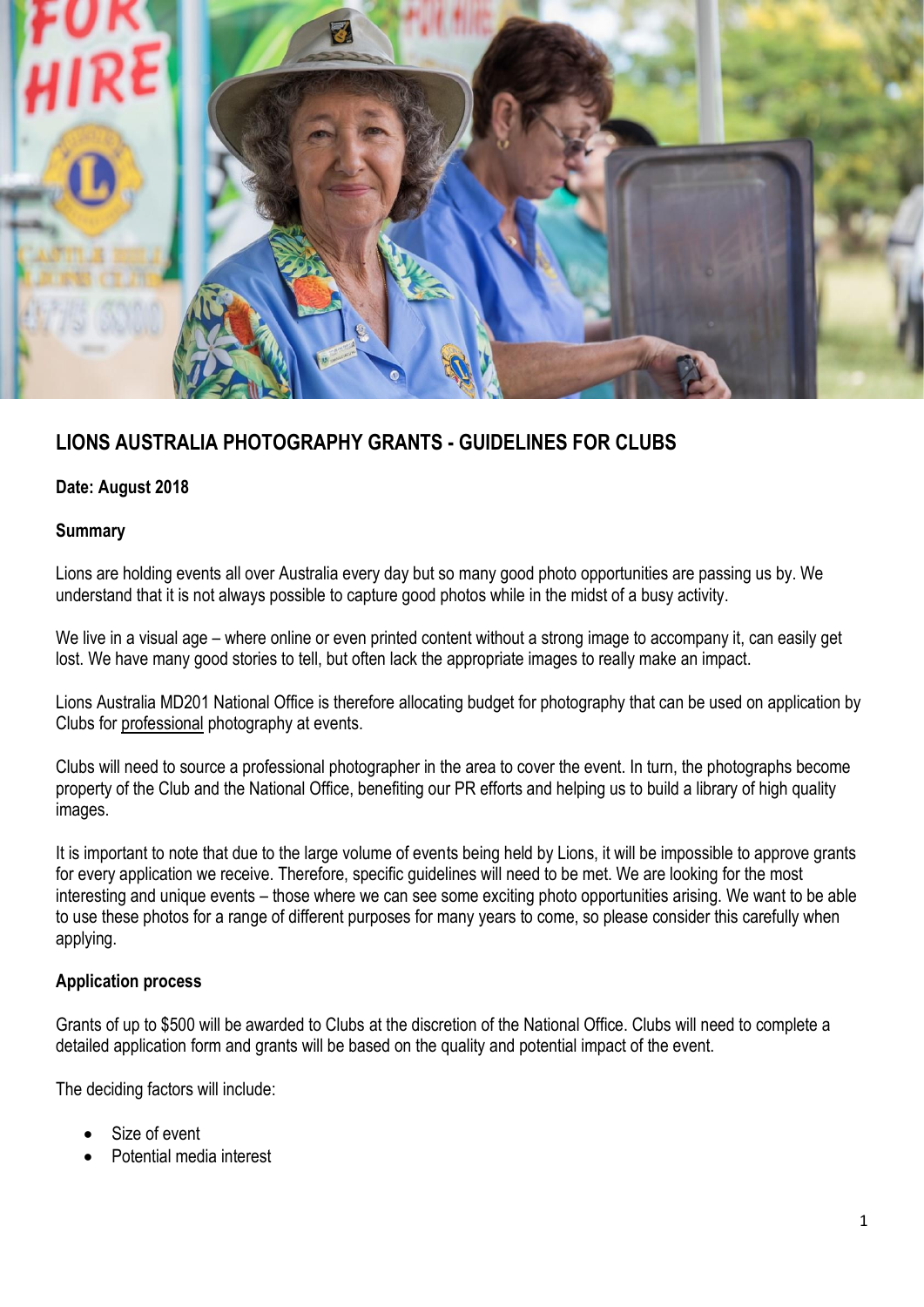

- Potential photo opportunities will the photos be suitable for use by the National Office for promotional purposes/marketing collateral etc?
- Evidence of collaboration and where possible, multiple Club, Zone or District participation

#### **Hire of photographers**

The contract will be between MD201 National Office and the photographer. Clubs will need to supply the National Office with the contact details of their preferred local photographer. The MD201 National Office will then liaise directly with the photographer with regards to the contract.

Please note that only professional photographers will be hired. Photographers will also be provided with specific guidelines so that we can ensure the photographs we receive are in accordance with our brand.

#### **Photographing children and young people:**

There are currently no laws in Australia that prohibit the photography of children in public spaces. That being said, there are circumstances where parents may not be comfortable with their children having their photos taken, and this should always be acknowledged where possible.

#### **Publishing photos of children or young people on social media:**

When it comes to publishing the photos online, there are guidelines that need to be followed. Images of children that would enable them to be identified - for example, in a school uniform, outside their house, or showing their name should not be published online without the consent of both the child (where able) and their parent or guardian.

Therefore, we advise Clubs holding events where children will be present to have a consent form available for parents/guardians to sign. Please see consent form provided by MD201 National Office.

#### **For more information contact:**

Carol Duncan [pr@lions.org.au](mailto:pr@lions.org.au) 02 4920 8033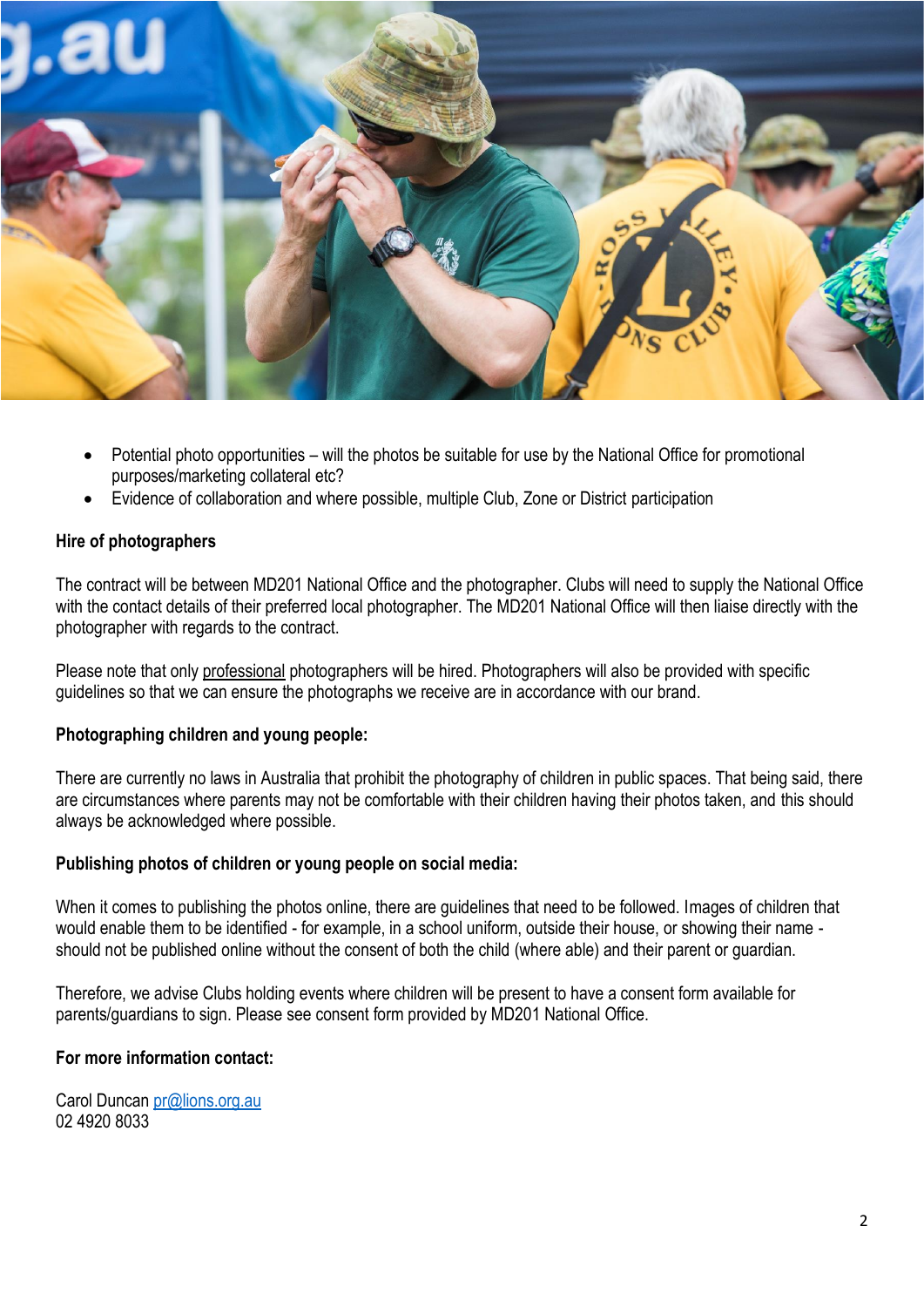

# MD201 Lions Australia Photography Grant Application 2018 - 2019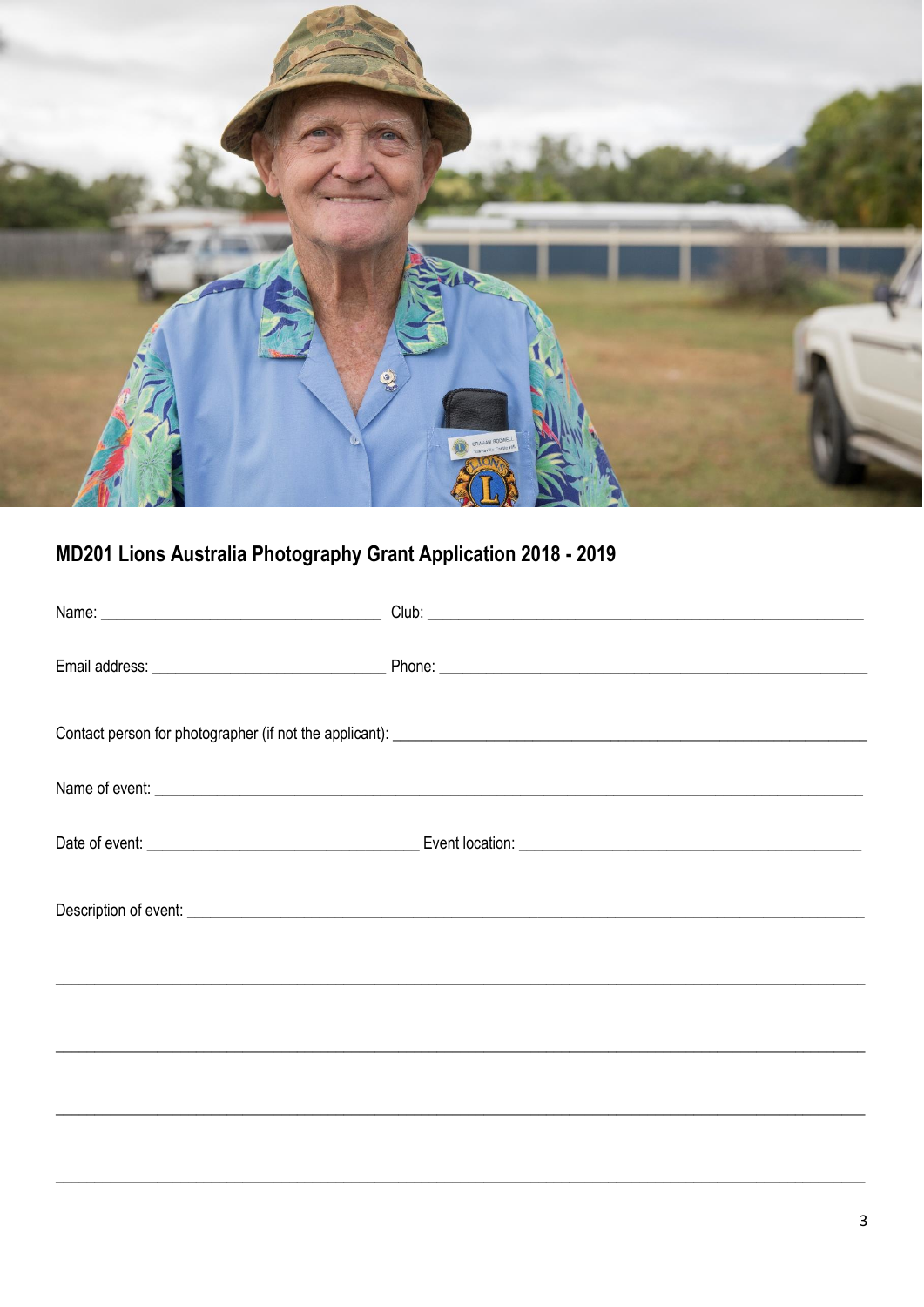

Why do you think this event deserves to be captured by a professional photographer?

Describe any desired photo opportunities: